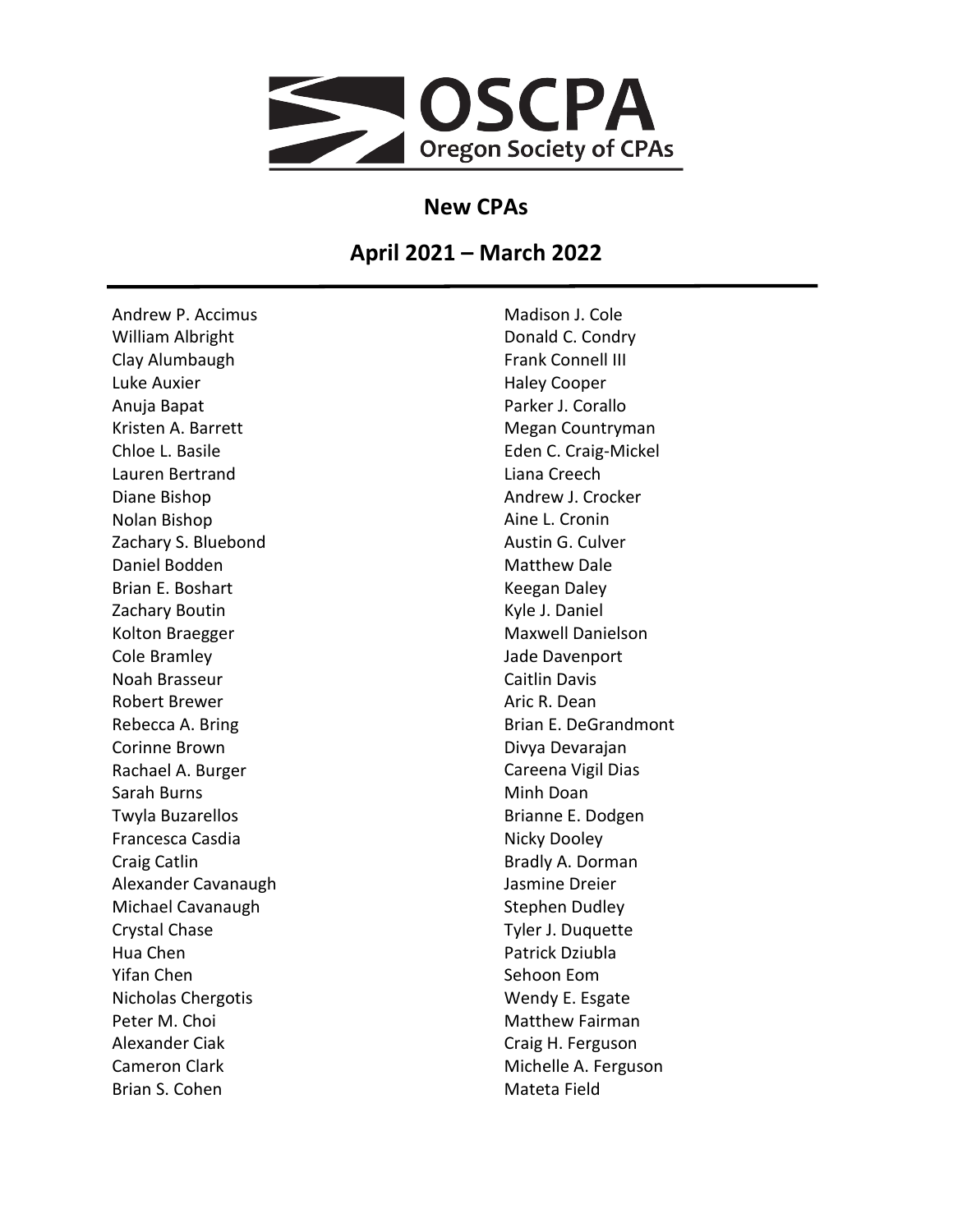

Henry Fillmore James Fisher Stephen Fleischman Anne Freschauf Jacqueline N. Frishman Alexis L. Gardner Jessica Garner Alyssa Gascho Christina George Kyle J. George Cristopher Gibson Randolph Gilcrease II Evan Gilhula Nicholas Giorgini Emily Glaser Jamie Grassl Anna Grodnicki Anne Gue Arin Guillory Kevin Guiochet Lindsey Hall Thomas S. Hamaoka David Hart Morgan Healey Paul P. Heidt Erica Henderson Mikkel Hendison John Herr Mayte Herrera -Cosby Kaitlyn Hickey Natalie M. Hight Joshua Hill Yosuke Hioki Justin Hoang Blair L. Hoff Clark A. Holmes Dominik Hurst -Mayr Keeley Huynh Robert Ingram Kevin Iritani

Evan M. Isaak Jennifer Jacko Marc Johnson Tyler Jones Amy L. Joslin Amanda Juntti Carol Kaiser Daniel T. Kampfer Harry Kaplan Natalia Kedzior Timothy B. Keenan Malia Kendrick Cora Kenworthy Hargobind S. Khalsa Payal Khetan James Kilcoyne Bona Kim Ashley Kirk Bradley D. Knirk Madison Kolb Katarina A. Krouse Chikako Kurihara Kelly Lantz Bryce A. LaPerle Trudy Lary Michael S. Latham Ryan Leavitt David P. Leavy John Lee Yoogun Lee Victor Lemay Danielle Lessler Judd Lewis Siobhan Lewis Jennifer Liang David Lindsay Wan -Hsin Liu Kayla M. Loney Isaac Mansuetti Anna Mar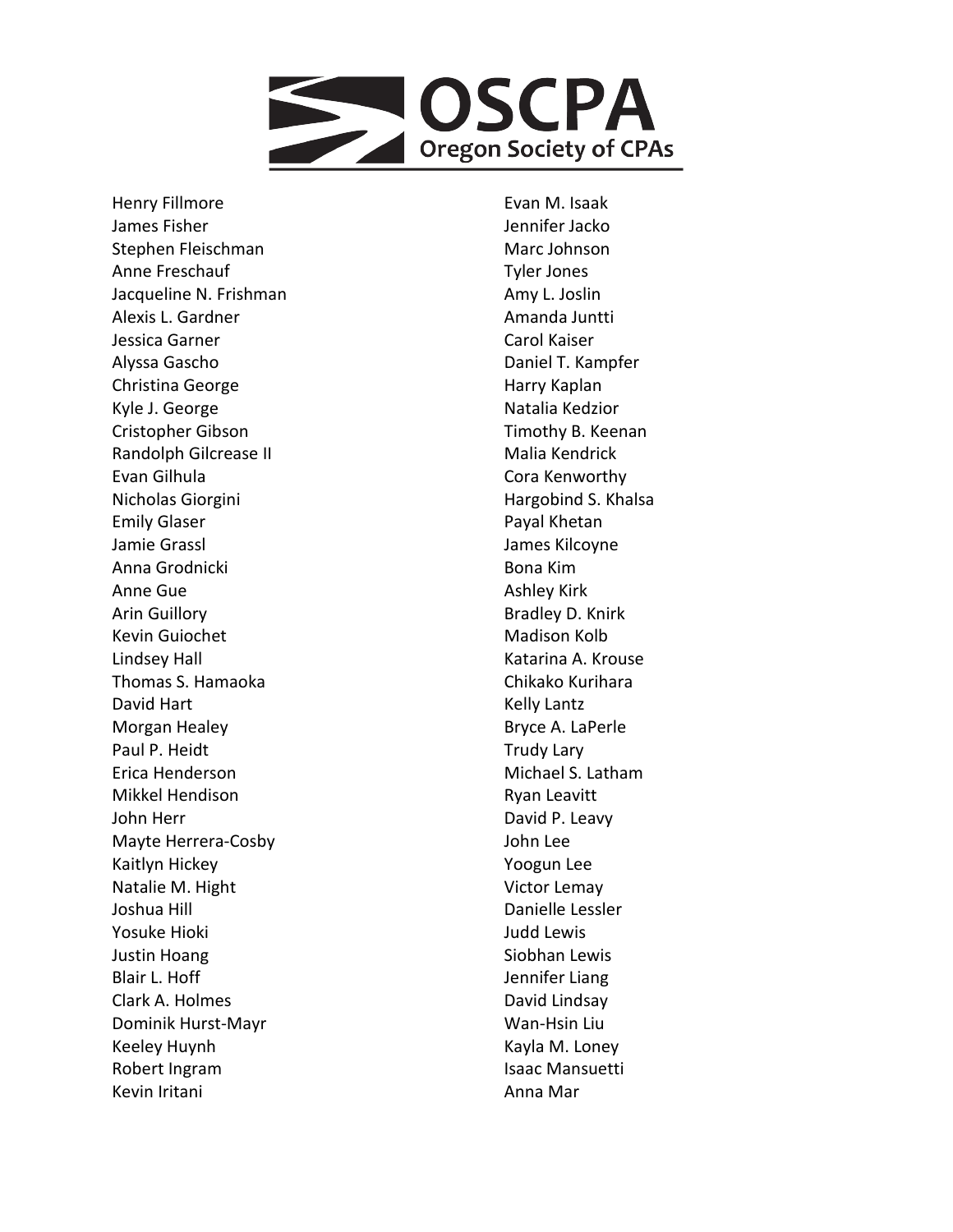

Suzanne Markoya Jared Martin Marina Massievckaia Sandra McCartin Shaelline N. McCulloch Chris McGinness Kassie McLaughlin Chelsea A. McShane Courtney Meisenheimer Pooja M. Menon Dominic Miller Ryan E. Miller Randall R. Minich Joseph J. Minniti IV Sarah Moeller Taylor Montgomery Grace Moore Jordan Morgan Jenna Morrison Anne Marie Murphy Sean Murphy Charles Nevin Jr Sarah Newman Sayako O. Nguyen Elliott A. Nistler Erica J. Nukaya Ian Oakerson Esther C. Okenye Amanda Olds Terry Olejnik Maiko Olson Yosiel A. Ornelas Jacob Paschall Catherine Patrick Amanda M. Patterson Amanda Pease Robin E. Perkins Denise K. Petterborg Cindy Pham Michael J. Phillips

Nancy Piatkoff Harmony Piazza Dominic Pinina Eric Pociask Corey S. Puckett Joel Pulliam Yen Quach Edwina M. Quiddaoen Mark Ramina Jr Rachel D. Ramirez Luke T. Regan Sara Reynolds Cierra D. Riddle Ryan J. Robertson Taylor M. Robison Hope C. Rogers Brianna L. Rohrbacher Taly Russell Scott C. Salz Robert A. Sampson Scott Sampson Dugan S. Sanders Angela K. Sanford Daniel T. Saunders Hailey R. Schemmel Steven Schumacher Eliot J. Schvaneveldt Andrew V. Seaman Allison Seaward Pamela Seitz Maliha Shams Lindsay Sharpe Mary H. Shaw Matthew F. Shaw Alexa R. Shindruk Robert C. Shiveley Jason Short Innocent Shumba Chandler Simich Blake Simonsen